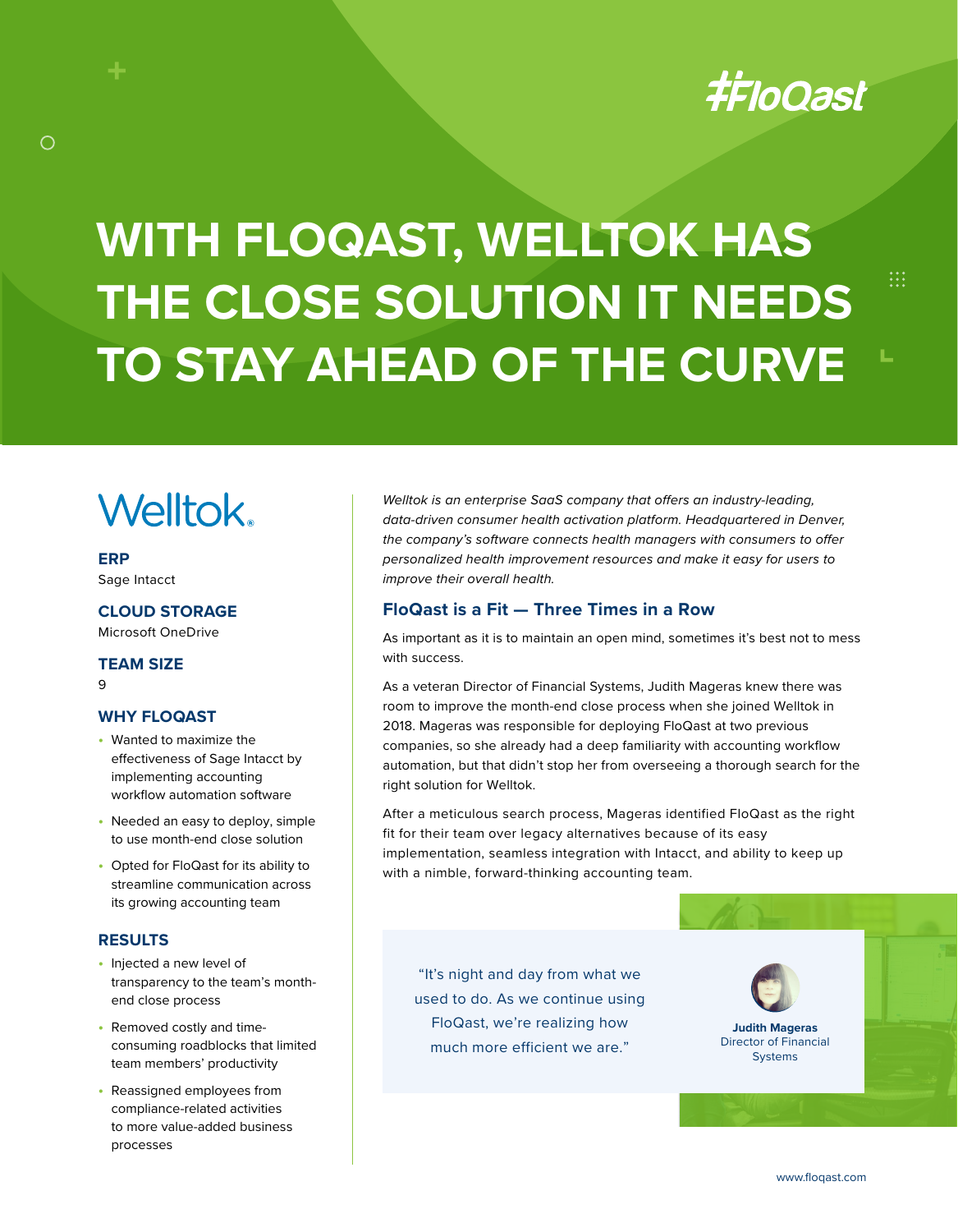#### **Carefully Considering the Alternatives**

As someone with considerable experience researching and implementing solutions to empower finance and accounting teams, Mageras saw Welltok's heavy reliance on Intacct integrations — including a built-on fixed asset system, contract modules, and tools to facilitate ASE 606 — as vital to the team's success. FloQast's seamless integration with the ERP made it a natural fit, but that didn't stop Mageras from conducting a thorough search for the right solution.

Just as Mageras had experienced at two previous companies, getting Welltok set up on FloQast was a seamless process — one that didn't necessitate any involvement from the IT department — only taking a few hours.

"The setup process was absolutely turnkey," she said. "We gave [FloQast] our Excel file, it was uploaded, and within hours, our team was able to navigate the system and contribute easily. We do everything internally; there has yet to be a situation where we needed to engage IT."

"We took an in-depth look at BlackLine," she said. "We implemented [BlackLine] when I was with another company, but we scrapped it and went to FloQast because of the ease of use. The fact that you can purchase an application that will be fully live within days is such a tremendous benefit for companies that need to remain nimble."

While simplicity played a major role in their decision, FloQast's ability to meet the needs of a constantly evolving business was a better fit for Welltok than legacy options.

"We have timelines that shift and priorities that are competing, so to be able to get something in place that meets your needs, that can grow with the company and continue to evolve as our business needs changes, that's something that not all [FloQast] competitors possess," said Mageras. "I feel like it's really easy to get locked into a certain configuration in some systems and FloQast doesn't have that limitation."

#### **Transparency Creates Accountability**

Ditching their old, very manual way of executing the close — which included printing out a spreadsheet checklist and team members updating it when they remembered — the FloQast integration made an immediate impact on Welltok's accounting team.

"One of my biggest issues that I saw before FloQast's implementation was an absolute lack of transparency, where people weren't entirely sure where various team members were in the close process," said Mageras. "We have better controls in place and I think it brings a level of accountability to accounting teams that you don't have when you're chasing after the information."

"The fact that you can purchase an application that will be fully live within days is such a tremendous benefit for companies that need to remain nimble."



## **"It's Night and Day From What We Used to Do"**

Having closed the books using FloQast for more than six months now, Mageras identified the new level of transparency as a big win for the team. Ultimately, the new efficiencies will mean moving staffers to projects that have a bigger impact on the company.

"It's night and day from what we used to do," added Fowle. "As we continue using FloQast, we're realizing how much more efficient we are. It's not going to be a function of reduced staffing — we'll benefit by getting staff out of compliance-type activity and doing things faster, quicker, easier, and moving on to more value-added business processes."

Reflecting on her experience using FloQast, Mageras didn't mince words on the results the implementation has had on the team.

"I've seen the tremendous benefit of FloQast at several organizations of various sizes and complexities," she said. "I'm a massive fan of the gains in efficiency it can bring to an otherwise manual process. This is a product I truly believe in. I've seen it contribute to efficiency gains substantially at several companies and I'm excited that we're using it at Welltok."